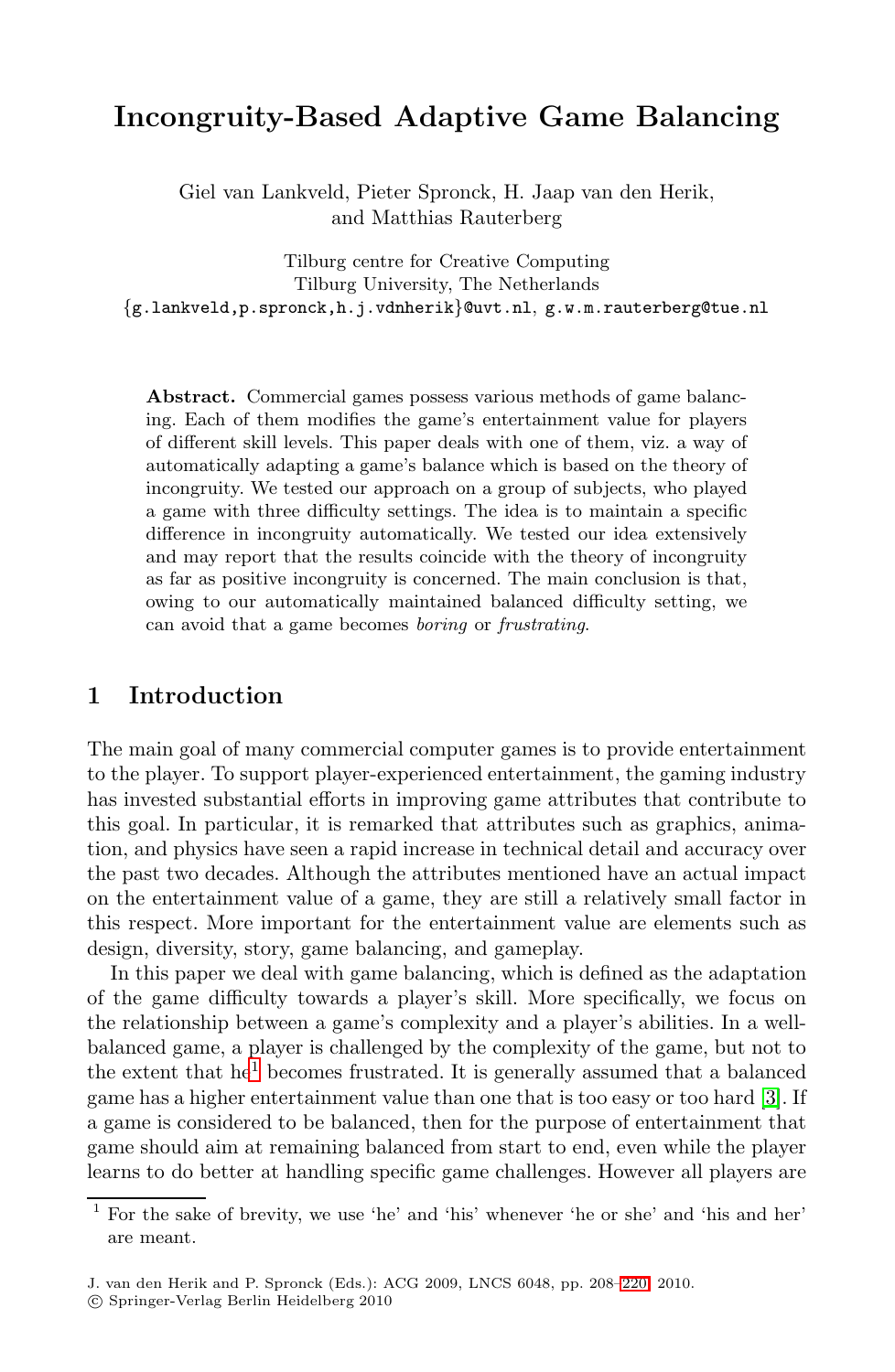different in their skills and learning abilities, therefore meeting this aim means adapting the game's complexity automatically to the observed player skill.

The incongruity theory [7] states that every context (such as a game) has a level of complexity. To deal adequately with a context humans have internal models of the varying levels of complexity. Incongruity is defined as is the difference between the complexity of a context and the complexity of the internal human model of the context. When the incongruity is too large, the human loses interest in the context, i.e., he loses interest in the game. This means that the entertainment value of the game decreases.

In this paper we apply the incon[gr](#page-1-0)uity theory to game balancing. To do so, we measure the incongruity while a game is be[ing](#page-3-0) played, and adapt the challenge of the game automatically to maintain the incongruity at a constant level. This level should be one that the human [pl](#page-8-0)ayer experiences as enter[ta](#page-9-0)ining, regardless of [sk](#page-10-0)ills and capabilities. For our investigations we present a new game called *Glove*, developed in our laboratory. *Glove* contains a novel approach to keep incongruity at a desired level. According to the incongruity theory, a large incongruity is less entertaining than a small incongruity.

<span id="page-1-0"></span>The outline of the paper is as follows. In Section 2 we provide background information on game balancing and incongruity theory. Section 3 describes *Glove*, including our approach to tactical balancing. The exp[erim](#page-2-0)ental setup is given in Section 4. Our results are presented in Section 5 and discussed in Section 6. Finally, in Section 7 we provide our conclusions and look at future work.

## **2 Background**

In this section, we discuss the existing work currently done on game balancing (Subsection 2.1), and provide details on the incongruity theory (Subsection 2.2).

#### **2.1 Game Balancing**

Commercial games usually provide a manual [way](#page-11-1) of setting the difficulty at the start of a new game. This method sometimes results in an inadequate difficulty setting, e.g., if the player makes an unsuitable choice or if his skills improve during play [12]. For example, [t](#page-11-2)[he](#page-11-3) [com](#page-11-4)mercial game *Max Payne* features what game developers refer to as d[yn](#page-11-5)[am](#page-11-6)ic difficulty [ad](#page-11-7)justment (DDA). The DDA monitors the amount of damage received, and adjusts the player's auto-aim assistance and the strength of the enemies [13]. DDA is easily recognised by the players, which implies that it breaks the flow of the game [2]. Therefore, DDA may cause players to accept extra damage to prohibit an increase of the difficulty.

Recently, computer science researchers have started to investigate methods that measure the entertainment value of a game [1,10,11], and adapt the game automatically in order to increase entertainment [4,8]. Yannakakis [9] describes two ways of optimising player enjoyment, namely implicit and explicit optimisation. In implicit optimisation, machine learning techniques such as reinforcement learning, genetic algorithms, probabilistic models, and dynamic scripting,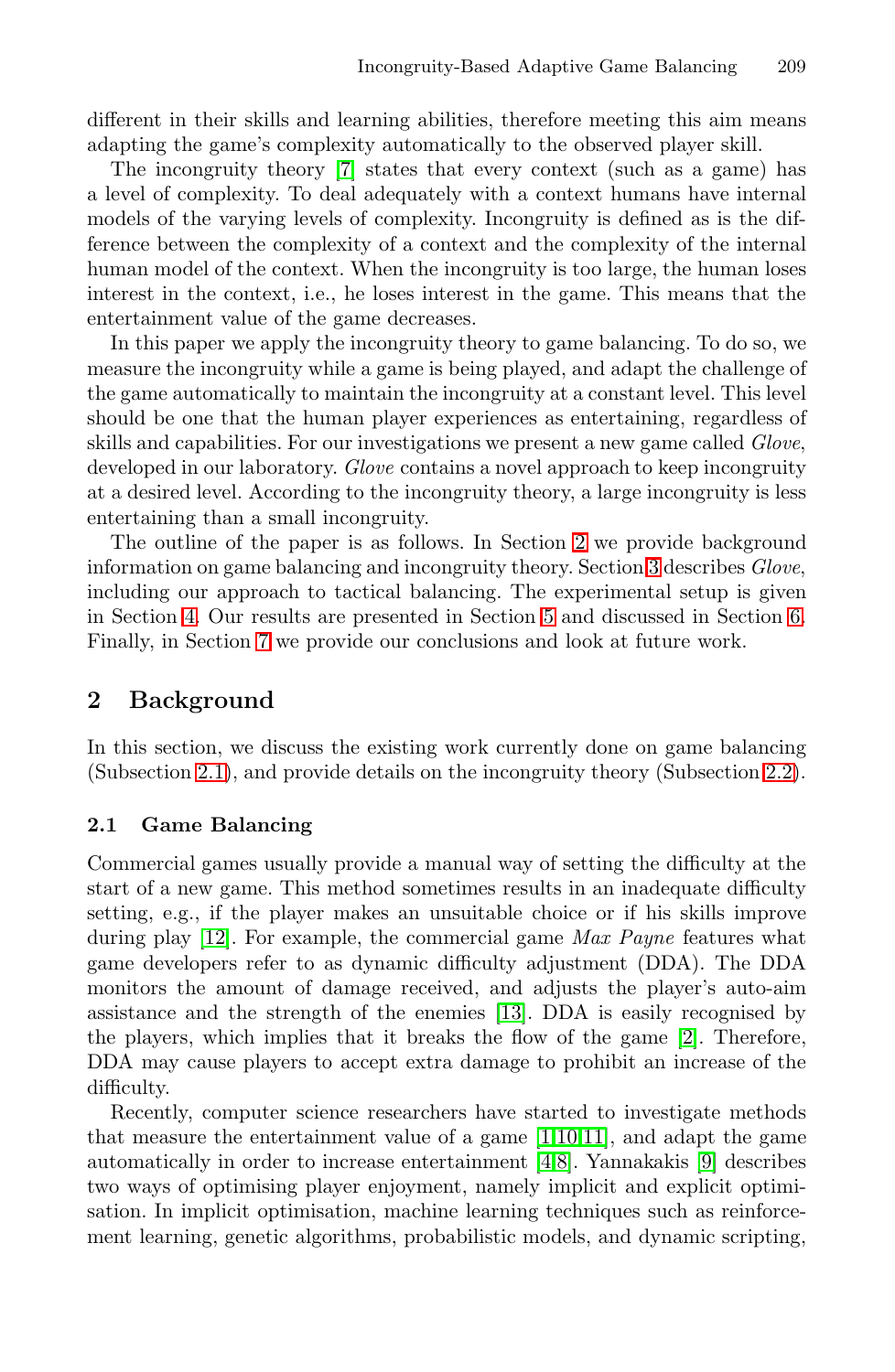210 G. van Lankveld et al.



<span id="page-2-1"></span>**Fig. 1.** Schematic representation of incongruity

<span id="page-2-0"></span>are used for optimisation. He also describes user modelling techniques as explained in interactive narration. In explicit optimisation he describes adaptive learning mechanisms that optimise what he calls *user-verified ad-hoc entertainment*. Two well known techniques are: (1) neuro-evolution mechanisms and (2) player modelling through Bayesian learning.

#### **2.2 Incongruity Theory**

People continuously form mental models about the world in which they live. These models allow them to estimate how the world is going to react to different types of interaction and how the world will change over time. Incongruity theory attempts to explain the emotions that arise during interaction between these models and the world. For a proper understanding of this paper we introduce below the terminology used in the literature on incongruity.

Incongruity theory uses the ter[m](#page-2-1) '*context complexity*' to describe the complexity of the world or a part of the world. The term '*system complexity*' is meant to describe the complexity of a mental model that a person has of the world. Complexity can be *high*, *intermediate* or *low* for both the context and the system. The term 'incongruity' is used to describe the difference in complexity between the system and the context. When system complexity is higher than context complexity we speak of negative incongruity. When context complexity is higher than system complexity we speak of positive incongruity. A schematic visualisation of these concepts can be found in figure 1.

According to the incongruity theory, the difference between the system complexity and the context complexity give rise to three types of emotion: boredom, frustration, and pleasure. *Boredom* is a feeling of reduced interest, it arises with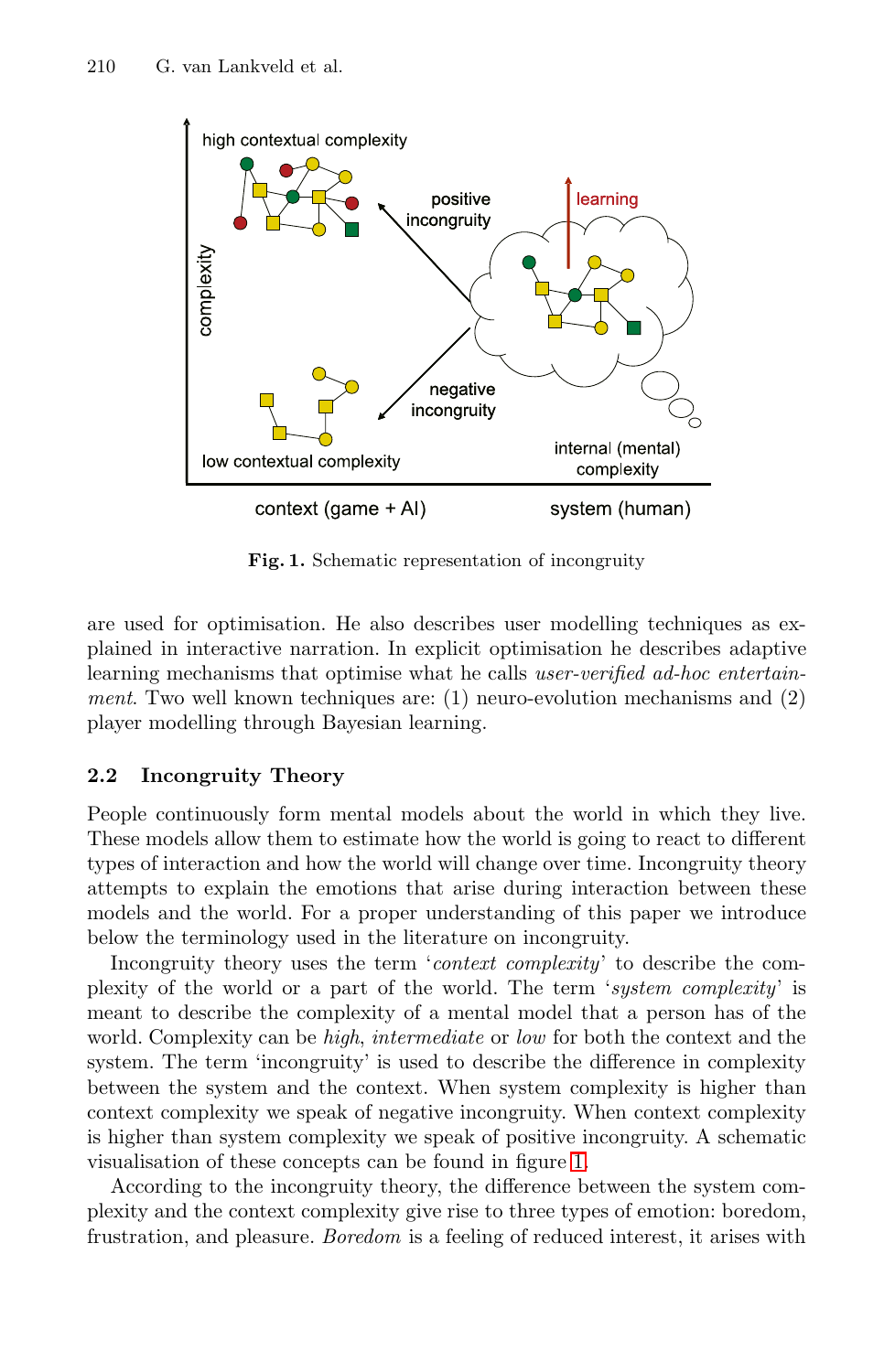high negative incongruity. *Frustration* is a feeling of annoyance or anger, it arises with high positive incongruity. According to Rauterberg [7], in situations of large negative incongruity, people start to look for new a stimulation. *Pleasure* is a feeling of entertainment, it arises when context complexity is roughly equal to or slightly higher than system complexity.

Learning is stimulated in situations where incongruity is positive: it raises the system complexity. Thus, learning can bring players from a large positive incongruity via low or no incongruity to negative incongruity.

In a game context we can easily identify the concepts of incongruity. First the difficulty of the game is equivalent to the context complexity. Then, the player's skill at the game is equal to the system complexity. If the player's skill is too low in order to cope with the current game difficulty setting, we may spea[k o](#page-11-8)f negative incongruity, which is expected to result in frustration. If the player's skill is too high in comparison to the game difficulty, we may speak of positive incongruity, which is expected to result in boredom. When the player's skill matches the game difficulty, there is low or no incongruity and a feeling of pleasure or, otherwise stated, entertainment is expected to occur.

<span id="page-3-0"></span>Because system complexity is part of the human mind there is usually no direct way to measure system complexity in games. One possibility is to measure the complexity of the player's behaviour in a game and infer the system complexity from that. Rauterberg [7] states that low system complexity will lead to the player's behaviour being largely determined by [heur](#page-5-0)istics, while expert players, with high system complexity, use other, more straightforward methods.

#### **3 [Glo](#page-4-0)ve**

In our experiments we use a new game called *Glove*. It is derived from the classic game *Gauntlet*. In this section we describe the *Glove* game world (Subsection 3.1), and the balancing mechanism built into the game (Subsection 3.2).

#### **3.1 Game World**

*Glove* (depicted in Figure 2) is a two-player turn-based game between a (human) player and a computer system. The player controls a knight. The knight is placed in a world that consists of 2000 cells. The world is 10 cells high, and 200 cells wide. Each cell is either passable (grass), or impassable (water or mountain). The knight occupies one cell. The world also contains enemies, each of which also occupies one cell only.

The knight starts at the leftmost end of the world, and his goal is to reach the rightmost end of the world. The game ends in victory for the player when the knight reaches the goal. It ends in a defeat for the player when the knight dies before reaching the goal (i.e., the computer system wins). A knight dies when he has no health left. Health is measured in hitpoints, of which the knight has 100 at the start of the game. As soon as the number of hitpoints reaches zero, the knight dies. On each turn, the player can let the knight perform one of two actions: he can either *move*, or *attack*.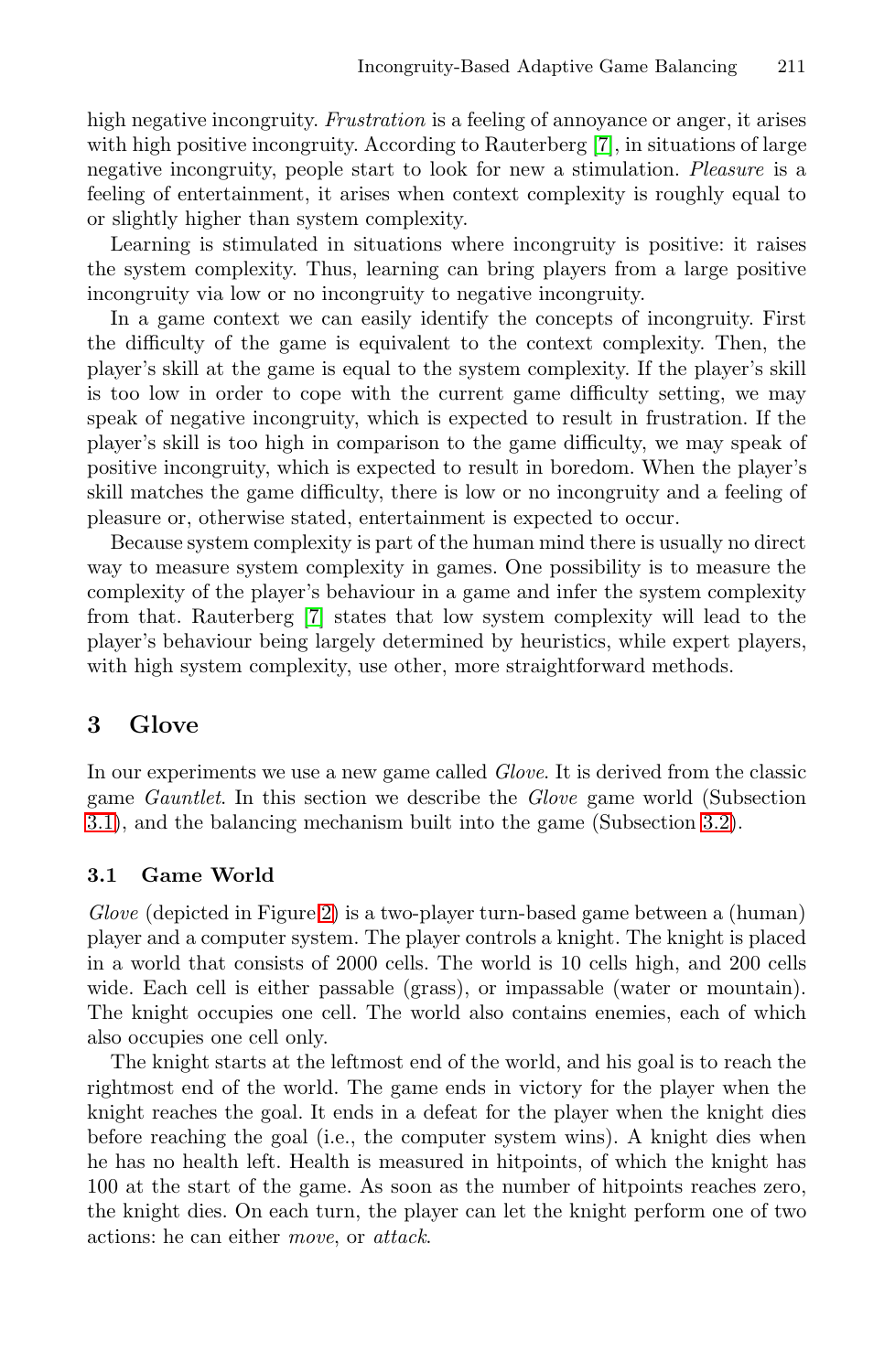

**Fig. 2.** Glove

<span id="page-4-0"></span>When moving, the knight leaves the cell that he occupied, and moves over to any of the eight adjacent cells. Each move costs the knight 0.5 hitpoint. This means that if he moves steadily and unobstructed through the world, he has exactly enough health to win the game.

When attacking, the knight executes an attack to one of the eight adjacent cells. He can either attack with his sword that he always carries with him, or with a rock, which he may have picked up in the game world (by moving over it). The knight can carry at most one rock at a time. The difference between attacking with the sword and a rock, is that the rock actually attacks two cells, namely the cell which is attacked, and the one directly behind it (according to the movement of the knight). There are three types of enemies that can attack the cell containing the knight (dragon, ninja, and witch, see below). If an attacked cell contains an enemy, the enemy dies. Upon dying, the enemy leaves behind a health token, which the knight may pick up (by moving over it). This grants the knight 5 hitpoints (they are added to the knight's current amount up to a maximum of 100).

There are three different kinds of enemies in the world, a number of which are spawned at regular intervals. Each time that an enemy attacks and hits the knight, the knight becomes damaged and loses 5 hitpoints. The three types of enemies differ in their behaviour and their abilities. The three enemy types are the following.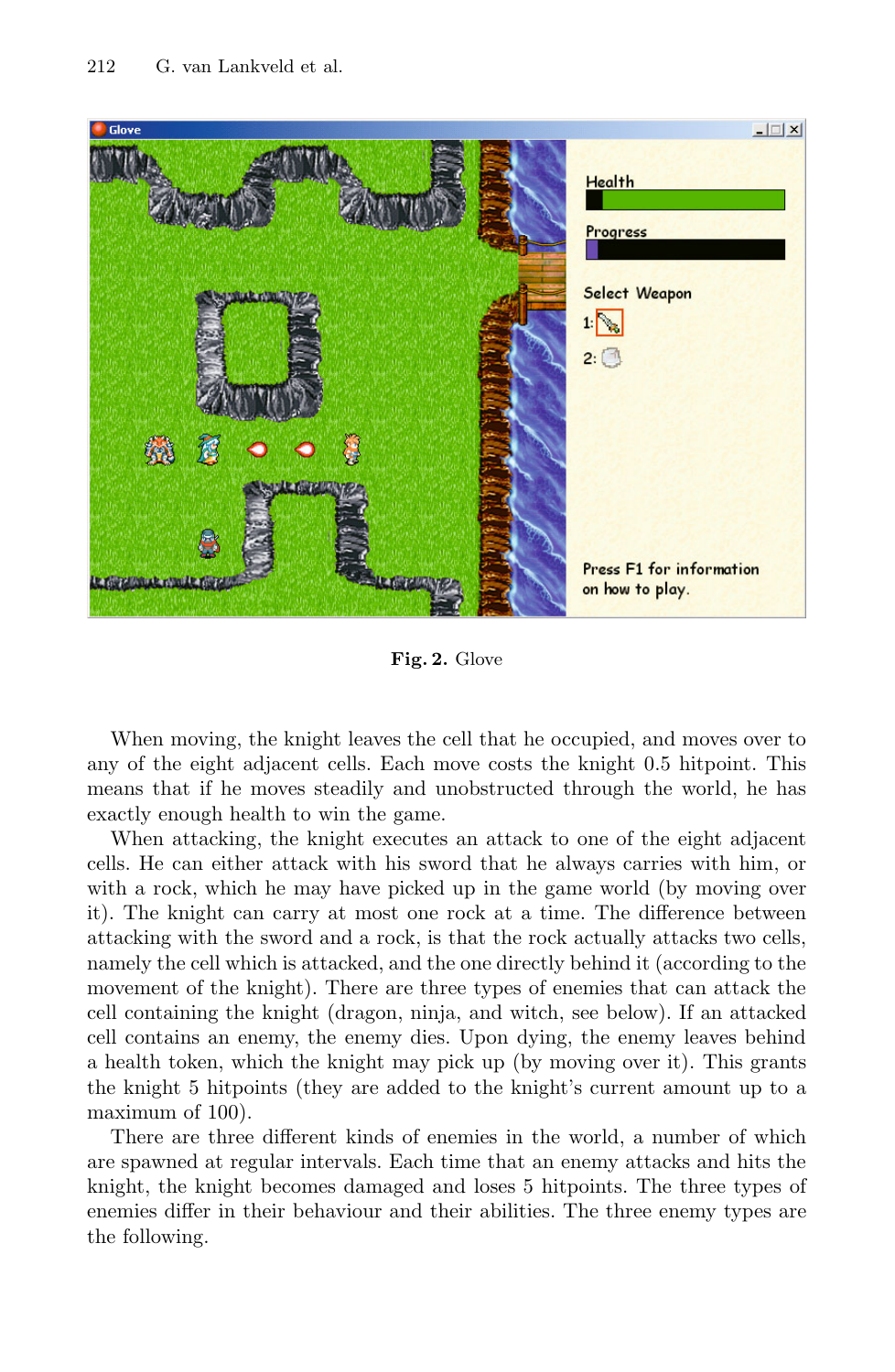- 1. **Dragon:** The dragon approaches the knight using a shortest-path method. The dragon is visible. When the dragon is next to the knight, he attacks the cell in which the knight resides. Arguably, the dragon's behaviour is the easiest behaviour of all three to deal with by the player.
- 2. **Ninja:** The ninja has the same basic behaviour as the dragon, but he has an additional ability: he can become invisible. So, he will use this ability when he is within a certain range of the knight, and will remain invisible for a certain number of turns. As soon as he attacks the knight, he will become visible again. The ninja's behaviour is reasonably predictable, even when invisible, for players who possess a good mental model of the game.
- 3. **Witch:** The witch approaches the knight in the same way as the other two enemy types, but stops when she is within a distance of three cells of the knight. At that point, she will start to throw one fireball per turn in the direction of the knight. Fireballs move at a speed of one cell per turn. When there are few enemies on the screen, fireballs can usually be avoided easily. However, the knight must approach the witch to be able to attack her, at which time avoidance may be difficult. Damage statistics produced in the experiment lead us to conclude that the witch is the hardest enemy to deal with.

#### <span id="page-5-0"></span>**3.2 Balancing Glove**

Interaction with the game world is limited to move and attack actions, and there is little diversity in the challenges that the player faces. This is done on purpose. The aim of *Glove* is to provide the player with an entertaining experience, by *only* varying the number and types of enemies with which the knight is confronted.

The basic game has three difficulty levels, named *easy*, *balanced*, and *hard*. While it is possible to add more difficulty levels, for the present experiment these three were deemed sufficient. When the difficulty is easy, the game aims at having the knight win the game with about 50% of his health remaining. When the difficulty is hard, the game aims at having the knight lose the game when he has progressed through about 50% of the game world. When difficulty is balanced, the game aims at having the knight experience a narrow victory or a narrow defeat. The game accomplishes the result envisaged by controlling the number and types of spawned enemies. In this way the easy and hard levels try to keep the incongruity stable and high, while the balanced level tries to keep incongruity stable and at a minimum.

For each enemy type, the game retains the *average damage* in hitpoints that the enemy type involved has in relation to the knight. The number of hitpoints can be positive or negative (or zero). If the number is positive, it means that the knight on average loses health due to an encounter with this enemy type. If the number is negative, it means that the knight on average gains health due to an encounter with this enemy type. Gaining health is possible because the enemies leave behind health tokens upon dying, and it is certainly possible to kill an enemy without the enemy being able to damage the knight.

The net result of the spawning procedure is that between 2 and *N* enemies are spawned, *N* being a number that depends on the difficulty setting and the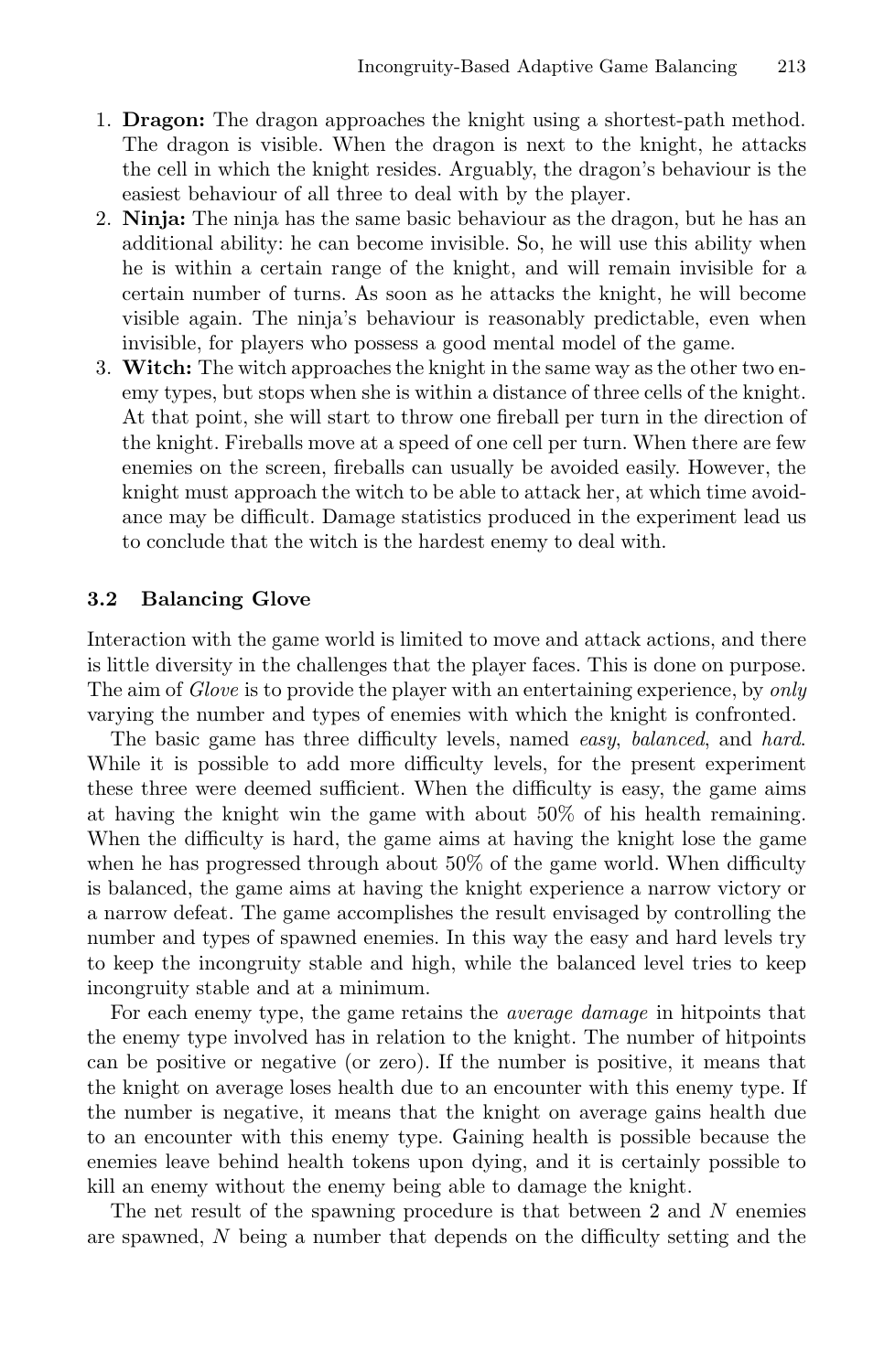current progress of the knight. The spawned enemy types are such that, according to past experience with the enemies, the knight is expected to lose or gain the amount of health needed to achieve the goal of the difficulty setting, regardless of the player's skills.

The player can only see a part of the game world. He can see a 10 by 10 area centered around the knight. Enemies are spawned just outside the knight's vision, every 10 cells that the knight has progressed towards the right end of the world. The number and types of spawned enemies are determined by the game based on (1) the difficulty level, (2) the knight's progress, (3) the knight's health, and (4) the average damage numbers. To spawn enemies, the following algorithm is used (in pseudo-code).

```
procedure spawnEnemies
begin
   needed_health := getNeededHealth( getCurrentProgress() ) +
        getModifier( getDifficulty() );
   health_to_lose := getCurrentHealth() - needed_health;
    expected_health_loss := 0;
    spawned := 0;while
        (spawned < 2) or
        ((expected_health_loss < health_to_lose) and
        (spawned < getMaxSpawn(
            getLastSpawned()+1, getDifficulty() )))
   do
   begin
        enemyType := spawnRandomEnemy( health_to_lose );
        health_to_lose := health_to_lose -
            getAverageDamage( enemyType );
        spawned := spawned +1;
   end;
end;
```
This algorithm uses the current game state and the settings of the game to determine the amount and type of enemies to spawn. It consists of three parts. The first part considers (1) the progress that the knight has already made through the game world and (2) the health that he is expected to have. Part two deals with spawning enemies until the combined enemy difficulty is at the level required by the game settings. Finally, part three is used for smoothing the increase of difficulty. It ensures that the amount of spawned enemies increases gradually rather than instantly. What follows now is a detailed explanation of eleven subroutines used in the algorithm.

getCurrentProgress() returns a percentage that expresses how far the knight has progressed through the game world. getNeededHealth(), uses the knight's current progress as a parameter, and returns the number of hitpoints that the knight needs when traversing the remaining part of the game world,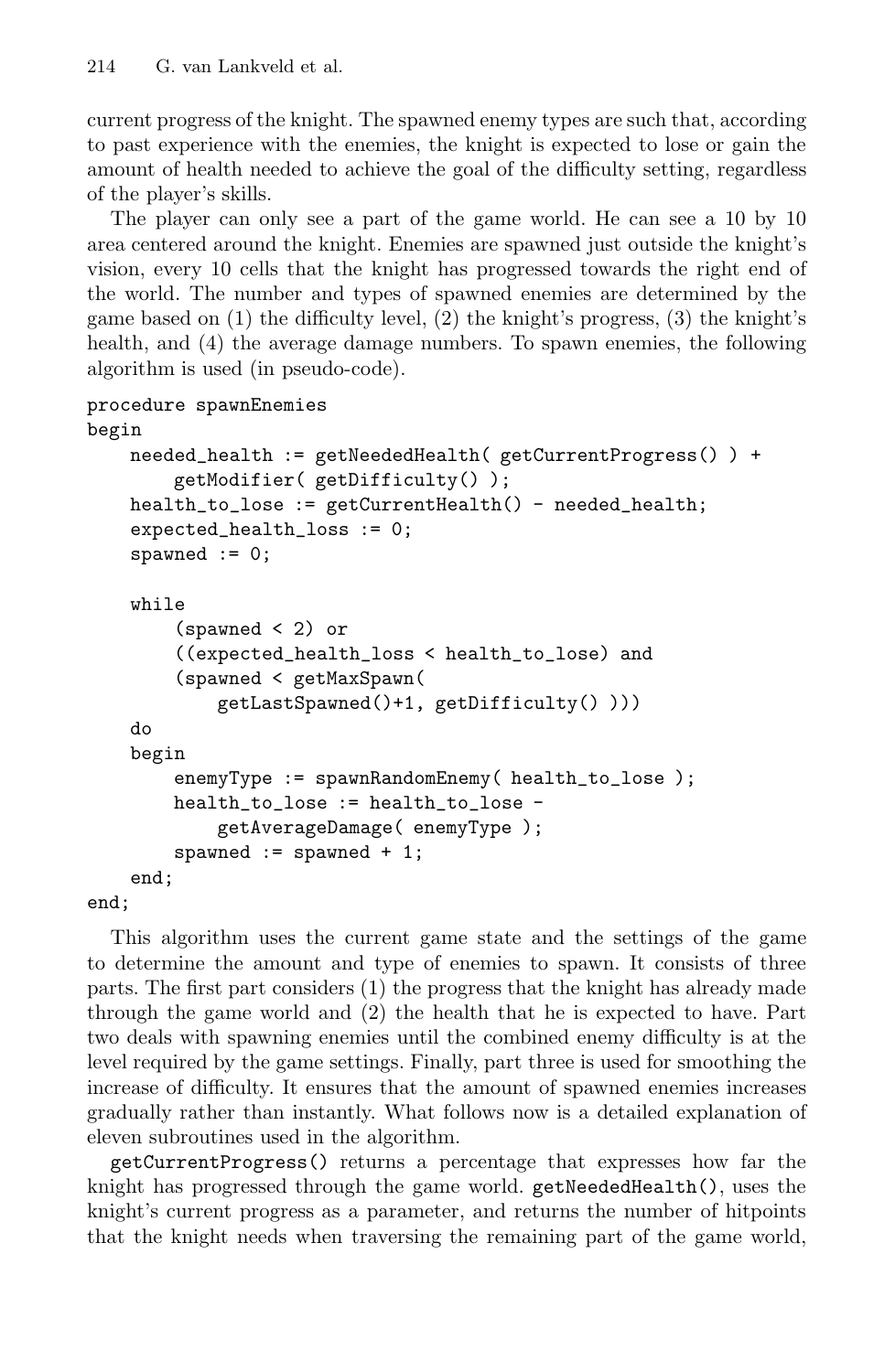if unobstructed by enemies. getDifficulty() returns the difficulty level (easy, balanced, or hard), and getModifier(), has the difficulty level as a parameter; it returns a number that is 50 for the easy difficulty level, 5 for balanced, and  $-50$  for hard. getCurrentHealth() returns the current health of the knight. The result of the first two lines of the algorithm is that health\_to\_lose contains the number of hitpoints that the knight should lose for the game to reach the goal determined by the difficulty level. This number can be negative, which indicates that the knight should actually gain health.

spawnRandomEnemy() spawns an enemy. This function has health\_to\_lose as a parameter, by which it determines (1) whether it should spawn enemies that are likely to gain the knight some health, or (2) whether it should spawn enemies that cause the knight to lose health. To avoid the algorithm becoming into an endless loop, when the function should make the knight gain health, it will always allow dragons to be spawned; moreover, when it should make the knight lose health, it will always allow ninjas and witches to be spawned. We note that with more enemies, it is harder to avoid damage; even if the player has reached a skill level in which he manages to gain health from all enemy types, he will consider the game harder if he will be surrounded by more of them.

getLastSpawned() returns the number of enemies that were spawned at the last time. getMaxSpawn() returns the maximum number that can be spawned. It has two parameters, the first is a maximum that cannot be exceeded, and the second is the difficulty level, which is used to determine a maximum number: 5 for easy, 7 for balanced, and 9 for hard. Finally, getAverageDamage() returns the average damage done by the enemy type that is used as the parameter.

## **4 Experimental Setup**

To test the effect of our game-balancing approach, and to investigate whether *boredom* and *frustration* are indeed associated with a decreased entertainment value and with increased incongruity, we requested a number of human test subjects to play *Glove*. The experimental setup was as follows. Each human subject played the game four times. The first time was a training run, in which the player should experience the game controls. In the training run, at each spawn point the same three enemies are spawned, namely one of each type. The player was allowed to interrupt the play whenever he wanted, to start the actual experiment.

In the actual experiment, the subject had to play the game three times, viz. once with an easy difficulty setting, once with a balanced one, and once with a hard one. The order in which the difficulty settings were presented to the subject was varied, each possible order being tested about an equal number of times. The subject was not aware of the difficulty setting of his current game. A digital questionnaire was presented to the subject after each game.

The questionnaire contained a total of 26 items. The items were all in Dutch because our subjects were all Dutch native speakers. The items fell into five categories, namely *boredom*, *frustration*, *pleasure*, *concentration*, and *curiosity*. *Boredom*, *frustration* and *pleasure* are the experiences expected to occur during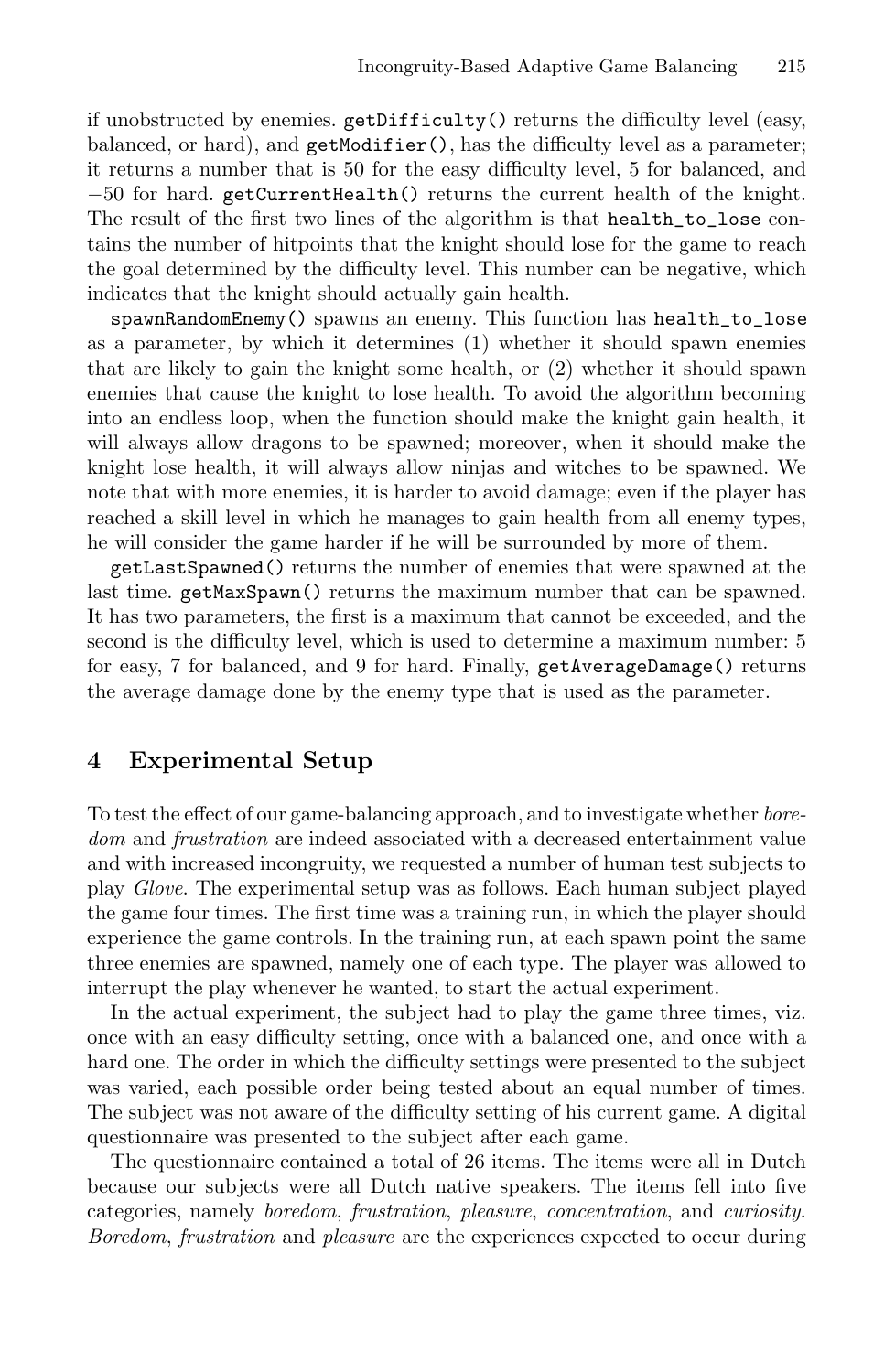#### 216 G. van Lankveld et al.

play according to the incongruity theory. *Concentration* and *curiosity* items were added to assess whether the subjects were fully focused on the game, rather than other thoughts or things in their surroundings. Each item was administered using a seven-point Likert scale [6]. The seven points range from "does not apply to me at all" to "completely applies to me". The English translation of the Dutch questionnaire can be found in the appendix.

<span id="page-8-0"></span>In our preliminary experiments 24 subjects participated. The subjects' age ranged from 16 to 31 years. The subjects were selected from family, friends, and the student population. All were Dutch native speakers. None of them had prior knowledge of the game before playing. The subjects had a varying background, and varying experiences with computers and games. The exact subject background did not matter for this experiment, since the game balances itself automatically to the skills of the player.

#### **5 Results**

On the questionnaires, scores ranged from zero (0) to six (6) on a Likert scale. So, assuming a continuous scale then the average would be 3. For each subject and then for each category, the average of the answers to the questions belonging to the category was calculated. Subsequently, for each of the difficulty settings, the means of these averages over all test subjects were calculated. The means are presented in Figure 3.

For a statistical analysis of the results, we had to remove one subject from the pool because of an input error, leaving 23 subjects  $(N = 23)$ . To compare the means of the variables, an ANOVA is sufficient. However, (1) we had multiple conditions (easy, balanced, hard) for the prediction of the five variables and (2) we applied all three test conditions to each subject, therefore a repeatedmeasures MANOVA test was needed. Straightforwardly, using an ANOVA test would have ignored possible interaction and repetition effects.

The repeated-measures MANOVA multivariate test produced significant effects  $(P < 0.01)$ . Thereafter a post-hoc univariate analysis and contrast analysis were performed in order to examine (1) the differences between the five measured variables and (2) the differences of the difficulty on these variables.

We found that the effect of order was not significant  $(P > 0.05)$ . A subsequent analysis was performed to see if there were significant effects of experience with computer games. This effect was also not significant  $(P > 0.05)$ .

Next, we tested the effect of the difficulty setting on each of the five categories of the questionnaires. We found no significant results for the categories *boredom*, *concentration*, and *curiosity* ( $P > 0.05$  for all of them). However, we *did* find significant effects for the categories *frustration* ( $P < 0.01$ ) and *pleasure* ( $P <$  $(0.05)$ .

Contrasts showed that for the category *frustration*, the differences between easy and balanced, and between balanced and hard were both significant (*P <* 0*.*01). In particular, we found that *Glove* is significantly more frustrating for a balanced difficulty compared to an easy difficulty, and significantly more frustrating for a hard difficulty compared to a balanced difficulty. The estimated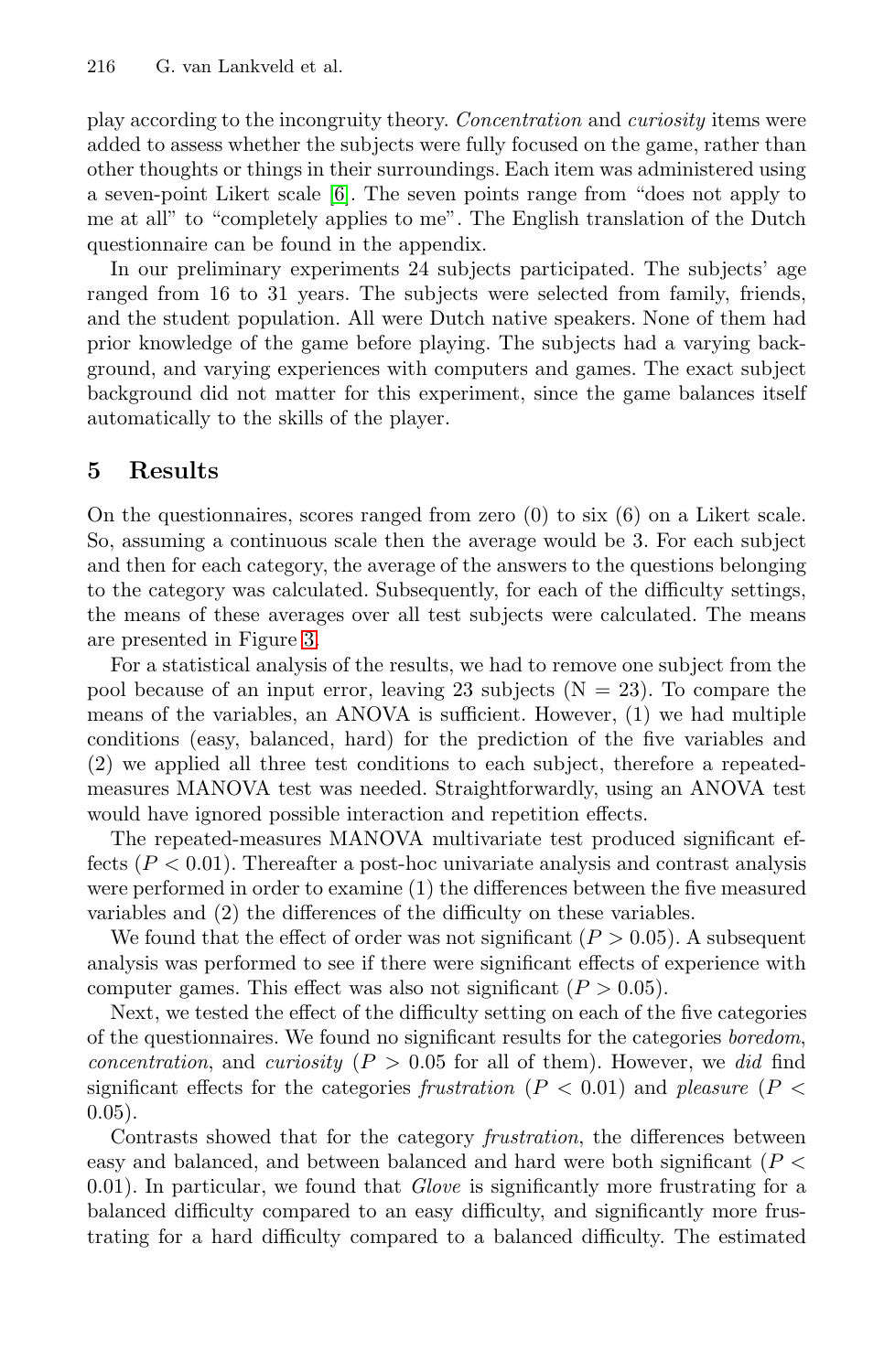

**Fig. 3.** Means for each category per difficulty setting

marginal means for the category *frustration* were 1.64 for easy difficulty, 2.67 for balanced difficulty, and 4.01 for hard difficulty.

For the category *pleasure* we found significant effects for the difference between balanced and hard difficulty  $(P < 0.05)$ . In particular, we found that *Glove* provides significantly more pleasure for a balanced difficulty than for a hard difficulty. We did not find a significant effect for the difference between an easy and a balanced difficulty. The estimated marginal means for the category *pleasure* were 3.24 for easy difficulty, 3.25 for balanced difficulty, and 2.50 for hard difficulty.

Our tests show that our approach to game balancing, based on incongruity, can influence both the frustration level and the entertainment level of a game. The results reproduce the incongruity theory findings that a high positive incongruity is correlated to frustration, and that, at least for *Glove*, a balanced difficulty setting is more entertaining than a hard difficulty setting.

## <span id="page-9-0"></span>**6 Discussion**

The results of our experiments reproduce incongruity theory predictions in part rather well. The frustration effect follows the expectations of incongruity theory, while boredom (which should be significantly higher for easy difficulty) does not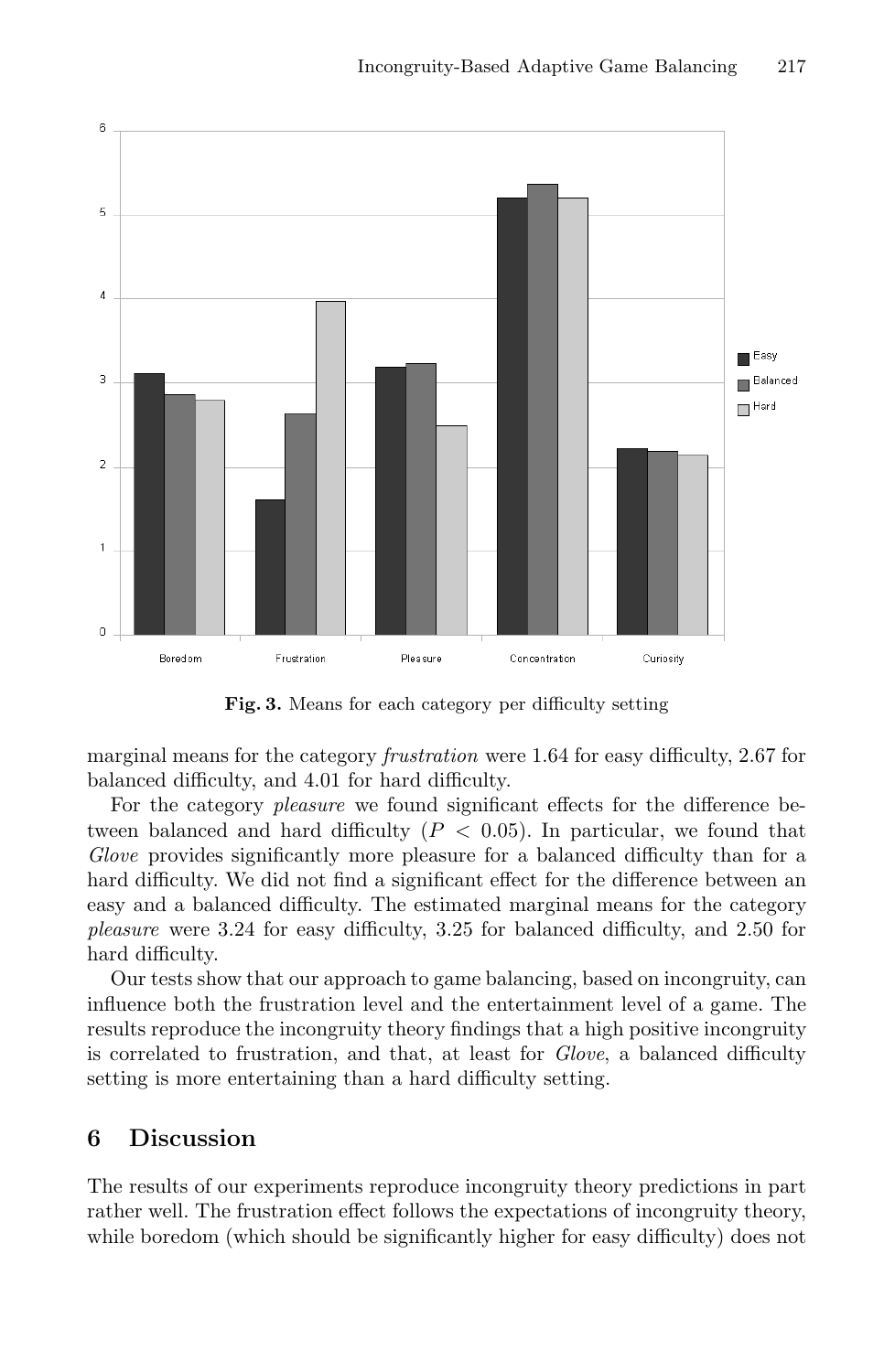218 G. van Lankveld et al.

follow the expectations. The entertainment effect is also according to expectations, at least for the balanced and hard difficulty settings.

It is likely that entertainment would also be as expected for easy difficulty, if easy difficulty was considered to be boring by the test subjects. Therefore it is interesting to examine why the easy difficulty setting was not found to be boring. We did not actually investigate this issue, but offer two possible explanations. First, incongruity theory was originally applied to (relatively old) web interfaces [7], and the increased visual and functional interactivity of our game, even in its simplicity, might cause a sufficiently high increase in complexity to be interesting in all modes of difficulty. Second, it is definitely possible that our easy difficulty setting is still sufficiently complex to create positive incongruity. In future work, we will examine this possibility by introducing a 'very easy' difficulty setting, in which the knight is confronted with just a handful of enemies, and does not lose any health moving.

<span id="page-10-0"></span>We believe that our method of adaptive game balancing overcomes some of the problems of which commercial games suffer with their method of difficulty scaling, as our balanced difficulty setting manages to avoid that the game becomes boring or frustrating.

### **7 Conclusions and Future Work**

In this paper we examined (1) the relationship between game balancing and incongruity, and (2) how adaptive game balancing can be used to increase the entertainment value of a game. For our game *Glove*, we found that *frustration* increases with difficulty, while the *entertainment* remains roughly the same for easy and balanced difficulty, but drops for hard difficulty. So, we may conclude that our results coincide with the incongruity theory as far as positive incongruity is concerned. Furthermore, we may conclude that our approach to adaptive game balancing is suitable to maintain a game's entertainment value by keeping incongruity at a balanced value.

The pool of test subjects used for our experiments was relatively small, yet the results on which we base our conclusions are highly significant. Still, we could not discover significant results for all the categories which we examined. Significant results for the remaining categories might be obtained by a higher number of test subjects. Therefore, in future work, we will  $(1)$  continue our experiments with a bigger subject pool, (2) introduce a 'very easy' difficulty setting, to examine whether the boredom expectations of incongruity theory can also be confirmed, (3) implement our adaptive game balancing approach in an actual commercial game, and (4) test its effect on the entertainment value. Such an experiment is expected to demonstrate the applicability of our approach to commercial game developers, and may have an impact on how games are constructed in the near future.

## **Acknowledgements**

This research was supported by the "Knowledge in Modelling" project of the Dutch National Police Force (KLPD).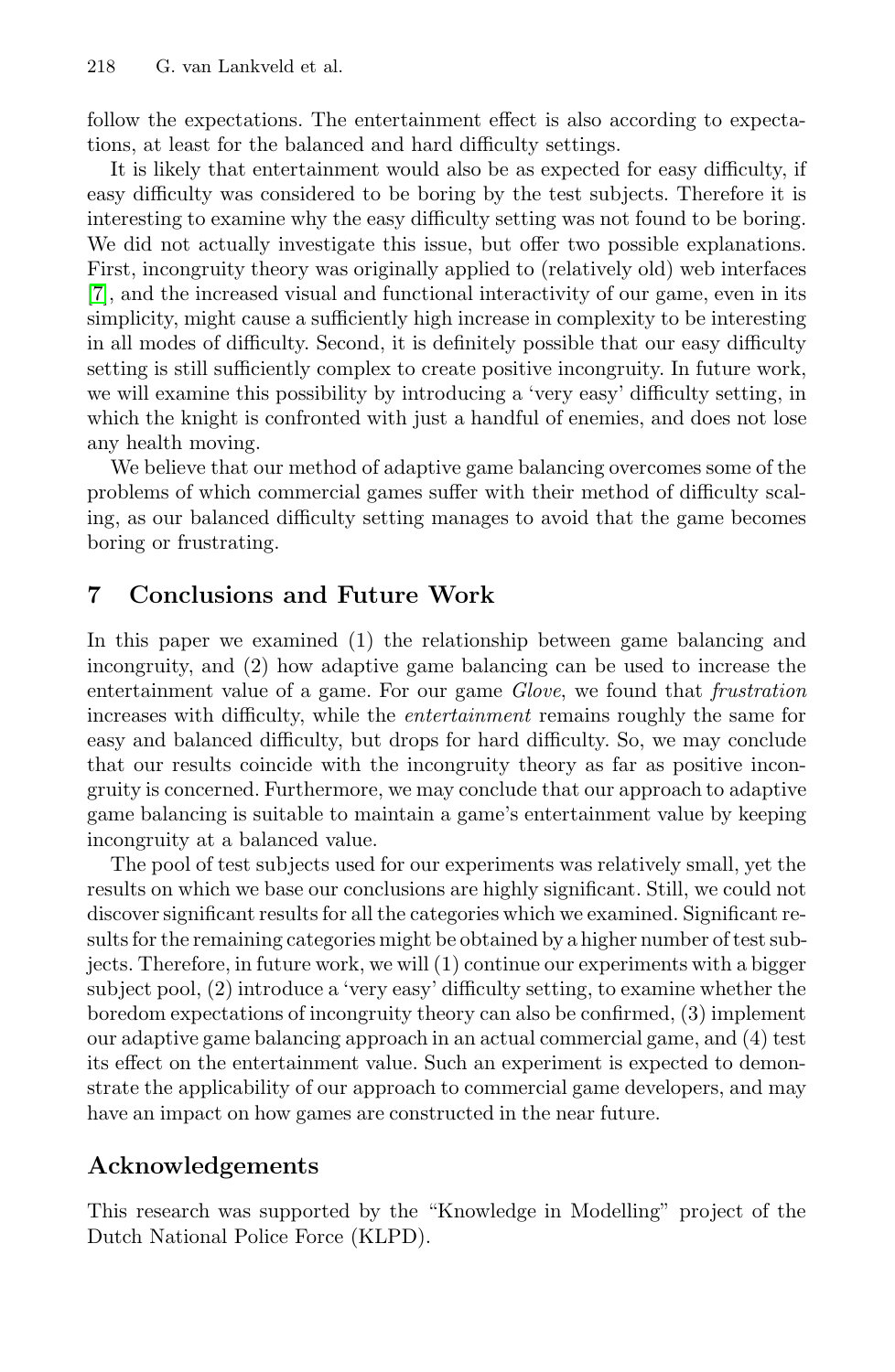## <span id="page-11-2"></span><span id="page-11-1"></span><span id="page-11-0"></span>**References**

- 1. Beume, N., Danielsiek, H., Eichhorn, C., Naujoks, B., Preuss, M., Stiller, K., Wessing, S.: Measuring Flow as Concept for Detecting Game Fun in the Pac-Man Game. In: Proc. 2008 Congress on Evolutionary Computation (CEC 2008) within Fifth IEEE World Congress on Computational Intelligence (WCCI 2008). IEEE, Los Alamitos (2008)
- <span id="page-11-5"></span>2. Csikszentmihalyi, M., Csikszentmihalyi, I.: Introduction to Part IV in Optimal Experience: Psychological Studies of Flow in Consciousness. Cambridge University Press, Cambridge (1988)
- 3. Charles, D., Black, M.: Dynamic Player Modelling: A Framework for Player-Centric Games. In: Mehdi, Q., Gough, N.E., Natkin, S. (eds.) Computer Games: Artificial Intelligence, Design and Education, pp. 29–35. University of Wolverhampton, Wolverhampton (2004)
- <span id="page-11-8"></span>4. Hunicke, R., Chapman, V.: AI for Dynamic Difficulty Adjustment in Games. In: Proceedings of the Challenges in Game AI Workshop, 19th Nineteenth National Conference on Artificial Intelligence. AAAI 2004 (2004)
- <span id="page-11-6"></span>5. Iida, H., Takeshita, N., Yoshimura, J.: A Metric for Entertainment of Boardgames: Its Implication for Evolution of Chess Variants. In: Nakatsu, R., Hoshino, J. (eds.) Entertainment Computing: Technologies and Applications, pp. 659–672. Kluwer Academic Publishers, Boston (2002)
- <span id="page-11-7"></span>6. Likert, R.: A Technique for the Measurement of Attitudes. Archives of Psychology, New York (1932)
- <span id="page-11-3"></span>7. Rauterberg, M.: About a framework for information and information processing of learning systems. In: Falkenberg, E., Hesse, W., Olive, A. (eds.) Information System Concepts–Towards a consolidation of views (IFIP Working Group 8.1), pp. 54–69. Chapman and Hall, London (1995)
- <span id="page-11-4"></span>8. Spronck, P., Sprinkhuizen-Kuyper, I., Postma, E.: Difficulty Scaling of Game AI. In: Proceedings of the 5th Internactional Conference on Intelligent Games and Simulation (GAME-ON 2004), pp. 33–37 (2004)
- 9. Yannakakis, G.N.: How to Model and Augment Player Satisfaction: A Review. In: Proceedings of the 1st Workshop on Child, Computer and Interaction. ICMI 2008, [Chania,](http://www.casualgamedesign.com/?p=39) [Crete,](http://www.casualgamedesign.com/?p=39) [October](http://www.casualgamedesign.com/?p=39) 2008. ACM Press, New York (2008)
- [10.](http://www.gameontology.org/index.php/Dynamic_Difficulty_Adjustment#Max_Payne) [Yannakakis,](http://www.gameontology.org/index.php/Dynamic_Difficulty_Adjustment#Max_Payne) [G.N.,](http://www.gameontology.org/index.php/Dynamic_Difficulty_Adjustment#Max_Payne) [Hallam,](http://www.gameontology.org/index.php/Dynamic_Difficulty_Adjustment#Max_Payne) [J.:](http://www.gameontology.org/index.php/Dynamic_Difficulty_Adjustment#Max_Payne) [Towards](http://www.gameontology.org/index.php/Dynamic_Difficulty_Adjustment#Max_Payne) [Captu](http://www.gameontology.org/index.php/Dynamic_Difficulty_Adjustment#Max_Payne)ring and Enhancing Entertainment [in](http://www.gameontology.org/index.php/Dynamic_Difficulty_Adjustment#Max_Payne) [C](http://www.gameontology.org/index.php/Dynamic_Difficulty_Adjustment#Max_Payne)omputer Games. In: Antoniou, G., Potamias, G., Spyropoulos, C., Plexousakis, D. (eds.) SETN 2006. LNCS (LNAI), vol. 3955, pp. 432–442. Springer, Heidelberg (2006)
- 11. Yannakakis, G.N., Hallam, J.: Modeling and Augmenting Game Entertainment Through Challenge and Curiosity. International Journal of Artificial Intelligence Tools 16(6), 981–999 (2007)
- 12. http://www.casualgamedesign.com/?p=39
- 13. http://www.gameontology.org/index.php/Dynamic Difficulty Adjustment#Max Payne